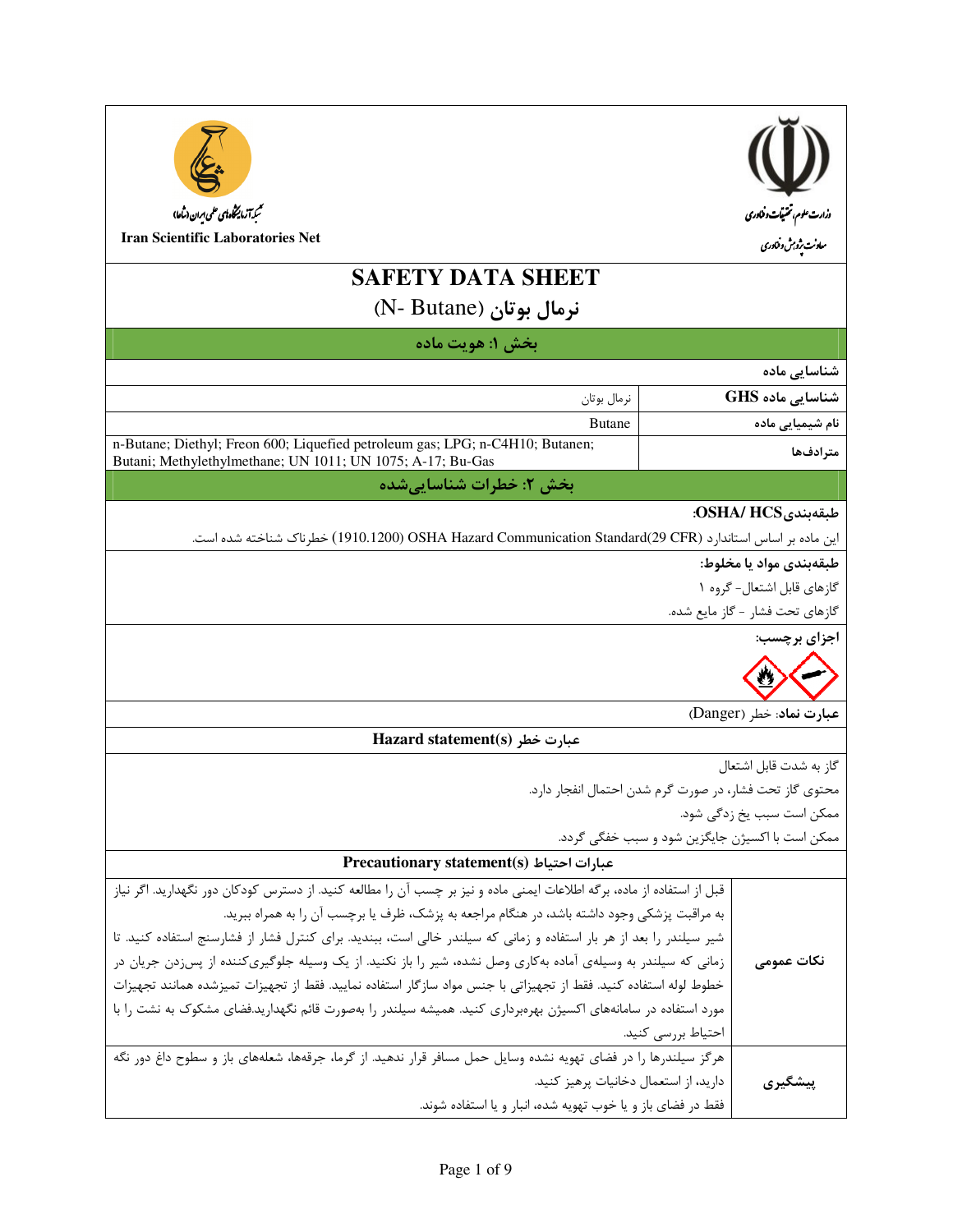| واكنش                                               |                | حريق گاز نشت شده:آتش را خاموش نكنيد، مگر اينكه بتوانيد نشتي را به طور ايمن متوقف كنيد.<br>اگر میتوانید به روش ایمن، تمامی منابع حریق را حذف کنید.                        |  |  |
|-----------------------------------------------------|----------------|--------------------------------------------------------------------------------------------------------------------------------------------------------------------------|--|--|
| انبار                                               |                | در برابر نور خورشید از این ماده محافظت کنید. زمانی که دما از G $^{\circ}\text{F}$ °C/125 فراتر باشد، در برابر نور خورشید محافظت<br>شود. در مكان با تهويه خوب انبار كنيد. |  |  |
| دفع                                                 | كاربردى ندارد. |                                                                                                                                                                          |  |  |
| ساير خطرات                                          |                |                                                                                                                                                                          |  |  |
| طبقەبندى نشدە                                       |                | مایع میتواند سوختگیهای مشابه یخزدگی ایجاد نماید.                                                                                                                         |  |  |
|                                                     |                | بخش ٣: اطلاعات در مورد تركيب ااجزاء                                                                                                                                      |  |  |
| ماده/مخلوط                                          |                | ماده                                                                                                                                                                     |  |  |
| نام شیمیایی                                         |                | <b>Butane</b>                                                                                                                                                            |  |  |
| CAS-No                                              |                | 106-97-8                                                                                                                                                                 |  |  |
| نامهای معمول و مترادف                               |                | n-Butane; Diethyl; Freon 600; Liquefied petroleum gas; LPG; n-C4H10; Butanen; Butani;<br>Methylethylmethane; UN 1011; UN 1075; A-17; Bu-Gas.                             |  |  |
| درصد                                                |                | 100                                                                                                                                                                      |  |  |
|                                                     |                | بر اساس دانش جاری تامینکننده و در تراکمهای قابل استفاده، هیچ جزء دیگری وجود ندارد. برای سلامتی یا محیط بهعنوان مادهی خطرناک                                              |  |  |
| طبقهبندی شده و در این بخش نیازبه گزارش وجود دارد.   |                |                                                                                                                                                                          |  |  |
| در صورت وجود حدود مجاز، اطلاعات را از بخش ۸ ببینید. |                |                                                                                                                                                                          |  |  |

# بخش ۴: اقدامات کمکهای اولیه

#### در صورت مواجههی چشمی:

فوراً چشمها را بامقدار زیادی آب بشوئید، گاه گاهی پلکها را بالا و پایین ببرید. لنزهای تماسی را بررسی و سپس از چشم خارج کنید. شستن را حداقل بهمدت ۱۰ دقیقه ادامه دهید. در صورت بروز تحریک، مراقبت پزشکی را دریافت کنید.

## در صورت مواجههی تنفسی:

مصدوم را به هوای تازه ببرید و در حالت استراحت و مناسب برای نفس کشیدن قرار دهید. اگر مصدوم تنفس ندارد، اگر تنفس نامنظم است یا اگر ایست تنفسی رخ داد، توسط فرد آموزش دیده، تنفس مصنوعی و یا اکسیژن بدهید. تنفس دهان به دهان ممکن است برای فرد امدادگر خطرناک باشد. اگر اثرات زیانآور ادامه یافت یا تشدید شد، به پزشک مراجعه کنید. اگر فرد بی هوش است، او در وضعیت احیا قرار دهید و فورا او را تحت مراقبتهای پزشکی قرار دهید. راه هوایی را باز نگهدارید. لباسهای محکم مانند یقه،کروات، کمربند یا مچبند را شل کنید.

## در صورت مواجههی پوستی:

پوست آلوده شده را با مقدار زیادی آب بشوئید. لباسها و کفشهای آلوده را در آورید. برای جلوگیری از خطر الکتریسیته ساکن و اشتعال گاز، قبل از جابهجایی لباسها آنها را کاملاً در آب خیس کنید. در صورت بروز علائم، مراقبت پزشکی را دریافت کنید.در صورت تماس با مایع، بافتهای یخ زده را به آرامی با آب ولرم گرم کنید. لباسها را قبل از استفاده مجدد بشوئید. کفشها را قبل از استفادهی مجدد بهطور کامل تمیز کنید.

## در صورت خوردن:

مصدوم را به هوای تازه ببرید و در وضعیت راحت برای تنفس کردن قرار دهید. در صورت ادامه یا تشدید اثرات زیانآور، به پزشک مراجعه کنید. خوردن مایع میتواند سوختگیهایی مشابه یخ زدگی ایجاد کند.در صورت بروز یخ زدگی، مراقبت پزشکی را دریافت کنید. هرگز چیزی از طریق دهان به فرد بیهوش ندهید. اگر فرد بی هوش است، او در وضعیت احیا قرار دهید و فورا او را تحت مراقبتهای پزشکی قرار دهید. راه هوایی را باز نگهدارید. لباسهای محکم مانند یقه،کروات، کمربند یا مچند را شل کنید. این ماده وقتی آزاد میشود، سریعا به گاز تبدیل میگردد، بنابر این به بخش تنفسی مراجعه كنيد.

مهم ترین علائم و اثرات حاد و تاخیری

اثرات سلامتى حاد بالقوه:

تماس چشمی:

مایع میتواند سوختگیهایی مشابه یخ زدگی ایجاد کند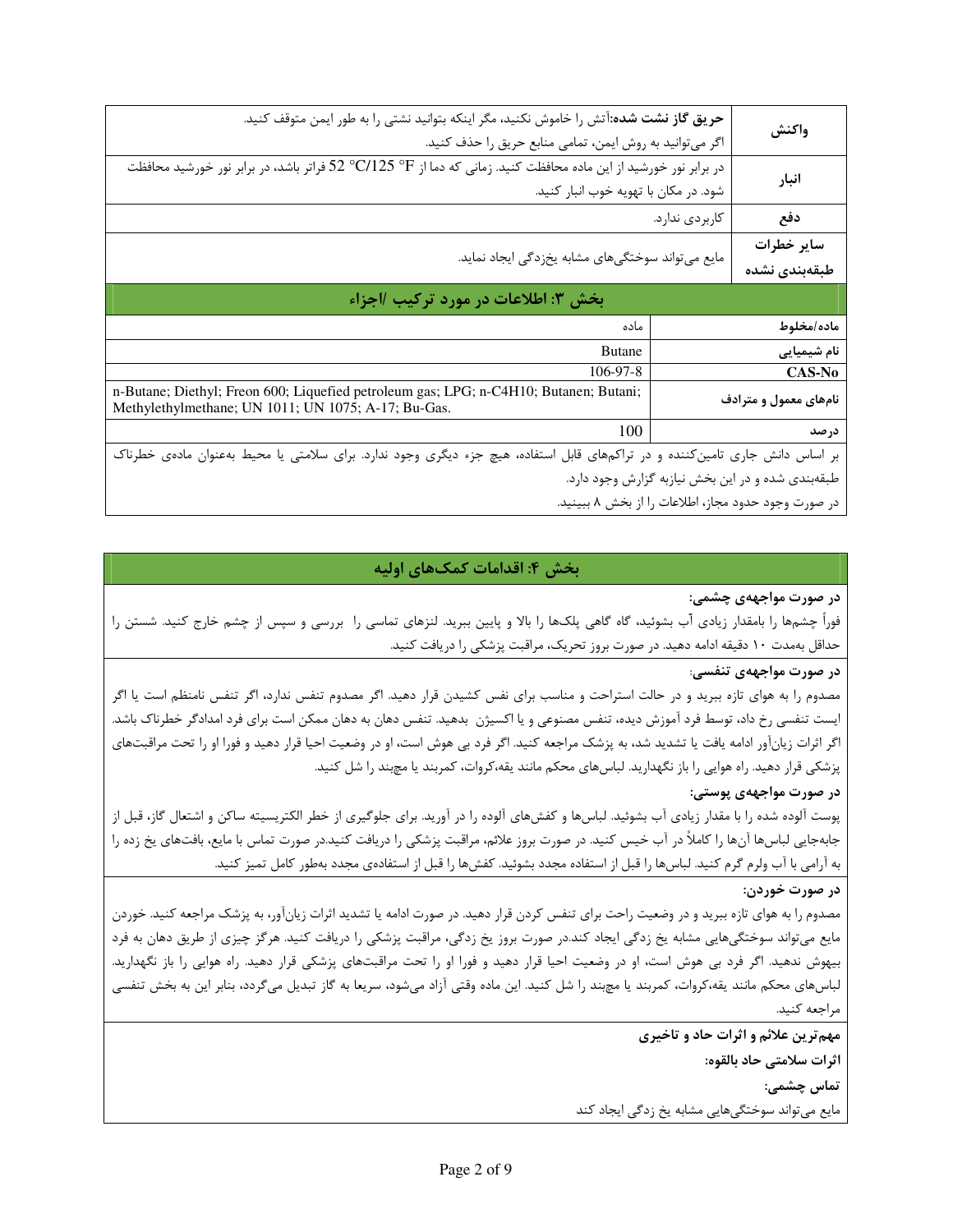استنشاق: اثرات معنى دار یا خطرات بحرانی مشاهده نشده است. **تماس پوستی:** تماس پوستی با مایع سریعاً تبخیر شونده سبب یخزدگی پوستی میشود. یخ زدگ*ی* بافت: سعی کنید بافتهای یخ زده را گرم نگه دارید و توصیههای پزشکی را دریافت کنید. **در صورت خوردن**: خوردن مایع می¤واند سوختگیهایی مشابه یخ زدگی ایجاد کند علائم /نشانههای مواجهه بیش از حد: **مواجهه چشمی:** علائم زیانآور زیر ممکن است ایجاد شوند: يخزدگى استنشاق: دادهای وجود ندارد. **تماس پوستی:** علائم زیانآور زیر ممکن است ایجاد شوند: یخ زدگی **در صورت خوردن:** علائم زيانآور زير ممكن است ايجاد شوند: يخزدگى شاخص مراقبت پزشکی فوری و درمانهای خاص مورد نیاز: نکاتی برای پزشک: درمان علامتی انجام دهید. در صورت تنفس یا خوردن مقدار زیادی از ماده با متخصص مسمومیت تماس بگیرید. **درمانهای ویژه:** درمان خاصی نیاز نیست. روشهای ویژه برای حفاظت امدادگران: هیچ عملی نباید توسط افراد بدون آموزش مناسب انجام شود. تنفس دهان به دهان ممکن است برای فرد امدادگر خطرناک باشد بخش ۵: روشهای اطفاء حریق م**ادهی خاموش** *ک***نندهی مناسب**: از ماده خاموش کننده مناسب برای محصور کردن آتش استفاده کنید. مادەى خاموشكنندەى نامناسب: شناختە نشدە است. خطرات خاص ناشی از ماده شیمیایی: محتوی گاز تحت فشار است. گاز به شدت قابل اشتعال است. در صورت حریق یا در صورت گرم شدن، فشار افزایش یافته و ممکن است ظرف منفجر

شده یا بترکد و احتمال انفجار بعدی نیز وجود دارد. بخار یا گاز از هوا سنگین تر هستند و در طول زمین منتشر میشوند. ممکن است گاز در فضاهای بسته یا کم تجمع یابد یا مسافت قابل توجهی از منبع اشتعال دور شود و برگشت شعله اتفاق بیافتد.

محصولات حاصل از تجزیه خطرناک: محصولات حاصل از تجزیه ممکن است شامل مواد زیر باشد: دی اکسید کربن و منوکسید کربن.

# روش های حفاظتی خاص برای آتش;نشانان:

اگر حریق وجود دارد، فورا محل را با خروج همه افراد از مجاورت محل، ایزوله کنید. هیچ عملی نباید توسط افراد بدون آموزش مناسب انجام شود. برای توصیههای خاص فورا با تامین کننده تماس بگیرید. ظروف را از آتش جابجا کنید، اگر امکان انجام این کار بدون خطر وجود دارد. برای سرد کردن ظروف قرار گرفته در معرض آتش از اسپری آب استفاده کنید. در صورت امکان و بدون خطر، فورا جریان را قطع کنید، اگر انجام این کار غیر ممکن است به عقب بازگردید و اجازه دهید آتش بسوزد. آتش را از حداکثر فاصله ممکن یا از منطقه محافظت شده خاموش کنید. تمامی منابع آتش را حذف کنید، درصورتی که امکان انجام دادن این کار به صورت ایمن وجود داشته باشد.

تجهیزات حفاظتی خاص برای آتش نشانان: آتش نشانان باید از تجهیزات حفاظتی مناسب و وسایل حفاظت تنفسی خود تامین (SCBA) تمام صورت با فشار مثبت، استفاده کنند. برای حوادث مربوط به مقادیر بیش تر، لباسهای زیر عایق گرمایی و دستکشهای چرمی یا بافته شده ضخیم باید پوشيده شود.

بخش ۶: اقدامات لازم در زمان نشت و ریزش تصادفی

احتیاطهای فردی، تجهیزات حفاظتی و روشهای اضطراری:

براي پرسنل غير از تيم اضطراري:

نشت اتفاقي ماده خطر حريق جدى يا انفجار را بههمراه دارد. هيچ عملي نبايد توسط افراد بدون آموزش مناسب انجام شود. فضاي اطراف را تخليه كنيد.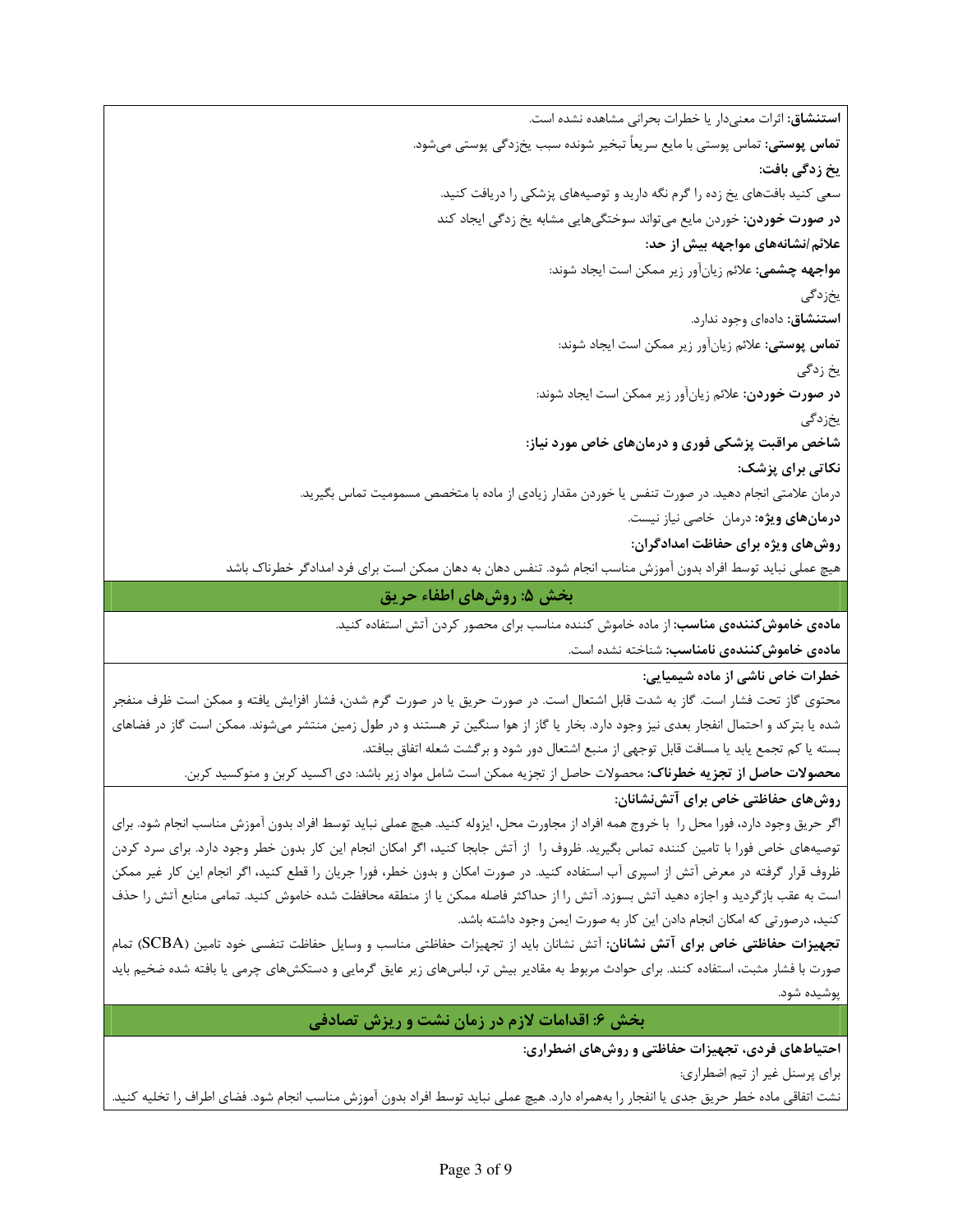از ورود افراد غیر ضروری و محافظت نشده، جلوگیری کنید. تمامی منابع اشتعال را خاموش کنید. در منطقه خطر، شعله یا سیگار روشن نکنید. گاز را تنفس نكنيد. تهويه كافي را فراهم كنيد. زماني كه تهويه كافي نيست، تجهيزات تنفسي مناسب استفاده كنيد. تجهيزات حفاظت فردى مناسب بپوشيد.

برای تیم اضطراری:

اگر لباس اختصاصی برای نشت نیاز هست، اطلاعات را از بخش ۸ در زمینه مواد مناسب و نامناسب بگیرید. همچنین اطلاعات در مورد "پرسنل غیر از تیم اضطراری" را ببینید.

## احتياطهاي محيطي:

برای اجتناب از آلودگی محیط روشهای اضطراری را برای نشتهای تصادفی گاز در محل در نظر بگیرید. از انتشار مواد ریخته شده و آبهای هرز ناشی از عملیات اطفا و تماس ماده با خاک، مسیرهای آب و فاضلابها خودداری کنید. اگر ماده سبب آلودگی محیطی (آب، خاک، فاضلاب، آبهای جاری) گردید، به مسئولین مربوطه اطلاع دهید.

## روشها و مواد برای رفع آلودگی و پاکسازی:

ريزش كوچك:

فورا با پرسنل تیم اضطراری تماس بگیرید. نشت را متوقف کنید، اگر میتوانید این کار را بدون خطر انجام دهید. از ابزار و وسایل ضد جرقه و ضد انفجار استفاده كنيد.

## ريزش بزرگ:

فورا با پرسنل تیم اضطراری تماس بگیرید. نشت را متوقف کنید، اگر میتوانید این کار را بدون خطر انجام دهید. از ابزار و وسایل ضد جرقه و ضد انفجار استفاده كنىد.

نکته: بخش ۱۳ را برای دفع مواد زائد ببینید.

## بخش ۷: حمل و انبار

## احتياطها براي حمل ايمن

## روشهای حفاظتی:

تجهیزات حفاظت فردی مناسب بپوشید ۶۰(بخش ۸ را ببینید). ظرف محتوی گاز تحت فشار است. از مواجهه با چشمها، پوست و لباس خودداری شود.از تنفس گاز اجتناب شود. فقط در فضای دارای تهویه کافی استفاده شود. اگر تهویه محیط کافی نیست، از وسیله حفاظت تنفسی مناسب استفاده کنید. وارد فضاهای انبار یا فضاهای بسته نشوید مگر این که تهویه کافی داشته باشد.

دور از گرما، جرقهها، شعلههای باز یا دیگر منابع اشتعال نگهداری شود.

از وسايل الكتريكي ضد انفجار(تهويه، روشنايي و وسايل حمل مواد) استفاده شود. فقط از ابزار ضد جرقه استفاده شود.

گاز باقیمانده در سیلندر را تخلیه کنید چون ممکن است خطرناک باشد. هرگز ظرف را سوراخ نکنید یا نسوزانید. از تجهیزات مرتبط برای سیلندر تحت فشار استفاده کنید. شیر را بعد از هر بار استفاده و زمانی که ظرف خالی است، ببندید. سیلندر را در مقابل آسیب فیزیکی محافظت کنید، سیلندرها را نکشید، نغلطانید، سر ندهید، سیلندر نباید سقوط کند. برای جابجایی سیلندر از کامیون مناسب استفاده کنید.

**توصیههای عمومی بهداشت حرفهای**: در محیطهایی که این ماده حمل، انبار و یا تولید میشود، از خوردن، آشامیدن و سیگار کشیدن دوری کنید. کارگران باید دستها و صورت خود را قبل از خوردن، آشامیدن و سیگار کشیدن، بشویند. تجهیزات حفاظتی و لباس آلوده را قبل از ورود به محل صرف غذا شسته شود. برای اطلاعات بیشتر در مورد بهداشت بخش ۸ را ببینید.

## شرایط برای انبار ایمن، شامل مواد ناسازگار:

انبار بر اساس الزامات انجام شود. در محیطی مجزا و مورد تایید نگهداری شود. دور از نور خورشید، در محلی خشک، خنک، دارای تهویهی مناسب و دور از مواد ناسازگار (بخش ۱۰ را ببینید) نگهداری شود. همه منابع جرقه را حذف کنید. سیلندر باید بهطور محکم بسته شود و تا زمان استفاده مهر و موم شود. سیلندرها باید عمودی و با شیر دارای درپوش حفاظتی نگهداری شوند و برای جلوگیری از سقوط یا ضربه خوردن کاملاً محافظت شوند. سیلندرها نباید در دمای بیش از  $\rm C(125^oF)$  نگهداری شوند.

| بخش ٨: کنترلهای مواجهه/حفاظت فردی                                     |                        |  |  |
|-----------------------------------------------------------------------|------------------------|--|--|
|                                                                       | حدود مجاز مواجههی شغلی |  |  |
| حدود مجاز مواجهه                                                      | نام اجزا               |  |  |
| ACGIH TLV (United States, 3/2012) و ACGIH TLV (United States, 3/2012) | Butane                 |  |  |
| TWA: $1000$ ppm 8 hours.                                              |                        |  |  |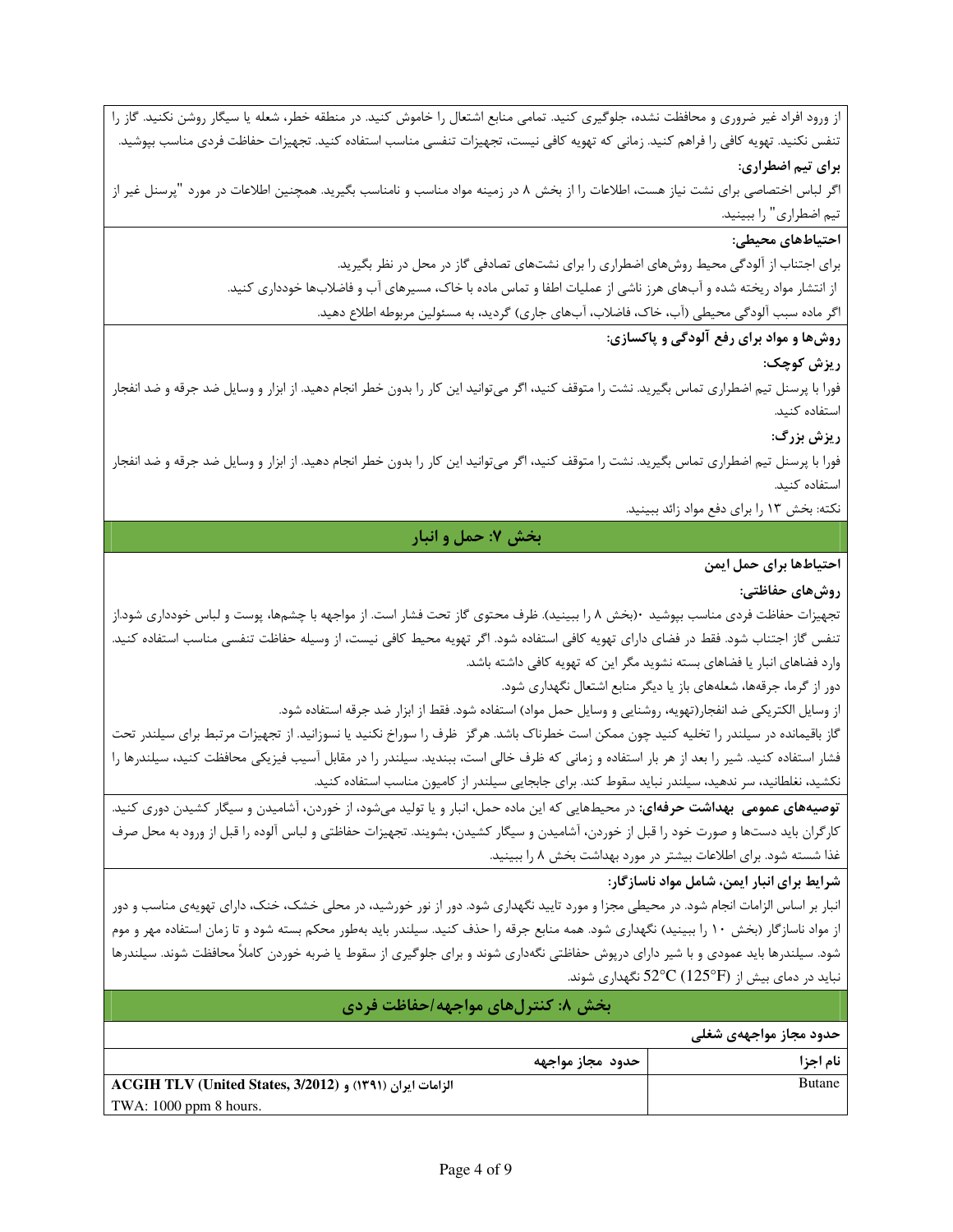NIOSH REL (United States, 1/2013). TWA: 1900 mg/m<sup>3</sup> 10 hours. TWA: 800 ppm 10 hours. OSHA PEL 1989 (United States, 3/1989). TWA: 1900 mg/m<sup>3</sup> 8 hours. TWA: 800 ppm 8 hours.

کنترلهای مهندسی مناسب:

فقط در مكان با تهويه كافي استفاده شوند. براي كنترل مواجهه كارگر با آلايندههاي هوابرد به زير حد مجاز، از طريق محصورسازي فرايند، تهويه مكشي موضعی یا سایر کنترلهای مهندسی استفاده نمایید. هم چنین کنترلهای مهندسی برای نگهداشتن تراکم گاز، بخار یا غبار به زیر حدود پایین قابل اشتعال کاربرد دارند. از تجهیزات تهویه ای ضد انفجار استفاده شود.

**کنترل مواجهه محیطی:** برای اطمینان از سازگاری با الزامات زیست محیطی، انتشار آلاینده از سیستم تهویه یا فرایندهای کاری باید کنترل شود. در برخی موارد، برای کاهش انتشار آلاینده به حدود قابل قبول استفاده از اسکرابرهای فیوم، فیلترها یا تغییرات مهندسی بر روی تجهیزات فرایندی، ضروری خواهد بود.

روشهای حفاظت فردی:

**رو شهای بهداشتی**: دستها، ساعد و صورت را بعد ازاستفاده محصولات شیمیایی، قبل از خوردن، آشامیدن، سیگار کشیدن و استفاده از توالت و در پایان زمان کاری، به طور کامل بشوئید. باید برای برداشتن لباسهای آلوده شده احتمالی، از روشهای مناسب استفاده شود. لباسهای آلوده را قبل از استفاده مجدد بشوئید. اطمینان داشته باشید که ایستگاههای چشم شوی و دوشهای ایمنی، نزدیک محل کار وجود دارند.

حفاظت چشم/صورت: وقتی در ارزیابی ریسک نیاز به اجتناب از مواجهه با مایعات پاششی، میستها، گرد و غبار یا گازها مشخص میشود، از پوشش ایمنی چشم استاندارد استفاده شود.

اگر امکان تماس وجود دارد، حفاظت زیر باید تامین شود، مگر این که ارزیابی ریسک درجه حفاظت بالاتری را مشخص کند:

عینکهای ایمنی با حفاظهای جانبی.

حفاظت پوست:

حفاظت دست: اگر ارزیابی ریسک مشخص کند که نیاز به حفاظت هست، باید در تمامی مدت استفاده از مواد شیمیایی، از دستکشهای تاییدشده استاندارد مقاوم شیمیایی و نفوذناپذیر استفاده شوند. اگر امکان تماس با مایع وجود داشته باشد، دستکشهای عایق مناسب برای دماهای کم باید پوشیده شوند. باید پارامترهای مشخص شده توسط سازنده دستکش در نظر گرفته شده و در طی استفاده خصوصیات حفاظتی آن بررسی گردند. باید دقت نمود که ممکن است زمان نفوذ ( Breakthrough time) دستکش سازندههای مختلف، متفاوت باشد. در هنگام مخلوط چندین ماده، نمی توان زمان حفاظتي دستكش را بهدقت برآورد نمود.

حفاظت از بدن: باید بر اساس وظیفه و ریسکهای مربوط به آن، تجهیزات حفاظت فردی برای بدن انتخاب شوند و قبل از استفاده از ماده توسط یک فرد متخصص تاييد گردند.

وقتی خطر اشتعال ناشی از الکتریسیته ساکن وجود داشته باشد، باید از لباس حفاظتی آنتی استاتیک استفاده شود. برای حفاظت بیش¤ر در برابر الکتریسیته ساکن، لباس باید شامل سر همیها، چکمهها و دستکشهای آنتی استاتیک باشد.

**سایر موارد حفاظت پوست:** باید بر اساس وظیفه و ریسکهای مربوط به آن،پوشش مناسب پا و روشهای اضافی حفاظت پوست انتخاب و قبل از استفاده از ماده توسط یک فرد متخصص تایید گردد.

**حفاظت تنفسی:** اگر ارزیابی ریسک نیاز به حفاظت تنفسی را نشان دهد، از وسیله حفاظت تنفسی دارای تصفیه هوا یا رسپیراتورهای دارای گردش هوا( تاييد شده توسط استاندارد)، كه به درستي روي صورت قرار گرفته است، استفاده گردد. وسيله حفاظت تنفسي بايد بر اساس ميزان مواجهه سنجش شده یا برآورد شده ، خطرات ماده و محدودههای ایمن کار انتخاب شود.

ت**ذکر**: در زمینه انتخاب، تهیه و استفاده از وسایل حفاظت فردی، رعایت کلیه موارد مندرج در "آیینiمه وسایل حفاظت فردی" مصوب ۱۳۹۰/۳/۲۱ شورای عالی حفاظت فنی و بهداشت کار ایران، الزامی است.

| بخش ۹: خصوصیات فیزیکی و شیمیایی |             |  |  |
|---------------------------------|-------------|--|--|
|                                 | ظاهر        |  |  |
| گاز (گاز فشرده ی مایع شده)      | حالت فيزيكي |  |  |
| بی رنگ                          | نگ          |  |  |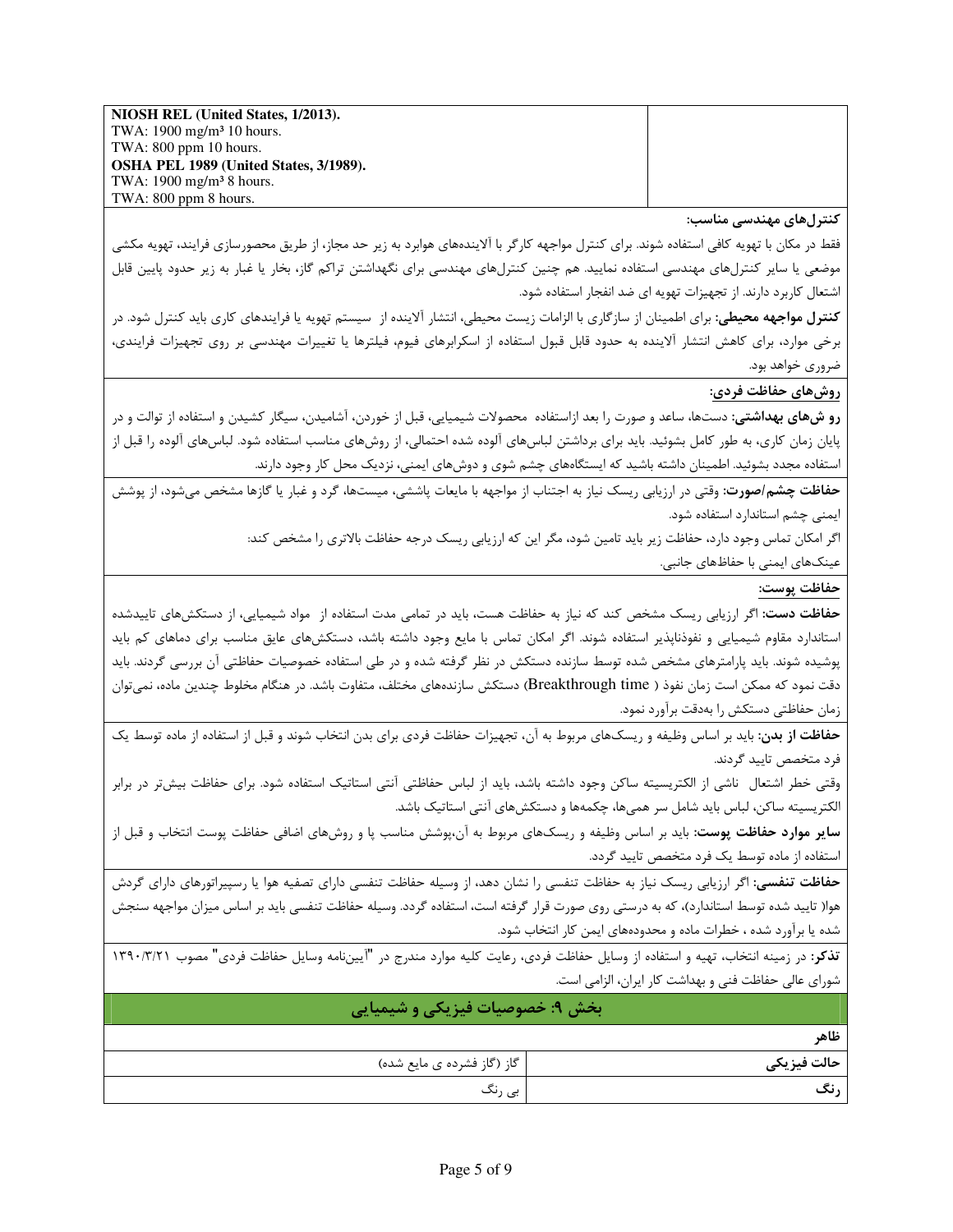| 58.14 g/mole                                                                                                                           | وزن مولكولي                                                                                        |  |
|----------------------------------------------------------------------------------------------------------------------------------------|----------------------------------------------------------------------------------------------------|--|
| $C4-H10$                                                                                                                               | فرمول مولكولى                                                                                      |  |
| $-0.5$ °C (31.1°F)                                                                                                                     | نقطه جوش/تراكم                                                                                     |  |
| $-138$ °C (-216.4°F)                                                                                                                   | نقطه ذوب/انجماد                                                                                    |  |
| 151.85°C (305.3°F)                                                                                                                     | دمای بحرانی                                                                                        |  |
| بدون بو.                                                                                                                               | بو                                                                                                 |  |
| در دسترس نیست.                                                                                                                         | حد آستانهی بو                                                                                      |  |
| در دسترس نیست.                                                                                                                         | pH                                                                                                 |  |
| Closed cup: -60°C (-76°F)                                                                                                              | نقطهى اشتعال                                                                                       |  |
| در دسترس نیست.                                                                                                                         | زمان احتراق                                                                                        |  |
| در دسترس نیست.                                                                                                                         | نسبت احتراق                                                                                        |  |
| در دسترس نیست.                                                                                                                         | نسبت تبخير                                                                                         |  |
| بسیار زیاد قابل اشتعال در حضور مواد یا شرایط زیر: شعلههای باز، جرقهها، بارهای                                                          |                                                                                                    |  |
| الكتريسيته ساكن و مواد اكسيد كننده                                                                                                     | قابلیت اشتعال(گاز، جامد)                                                                           |  |
| $1.8\%$ : حد پايين                                                                                                                     | حد بالا/پايين اشتعال يا حد قابل انفجار                                                             |  |
| $8.4\%$ حد بالا:                                                                                                                       |                                                                                                    |  |
| $16.3$ (psig)                                                                                                                          | فشار بخار                                                                                          |  |
| 2.1 $(Air = 1)$                                                                                                                        | دانسيتەي بخار                                                                                      |  |
| 6.435                                                                                                                                  | حجم ويژه(ft <sup>3</sup> /lb)                                                                      |  |
| 0.1554                                                                                                                                 | دانسیته گاز(3b/ft)                                                                                 |  |
| كاربرد ندارد.                                                                                                                          | دانسیتەی نسبی                                                                                      |  |
| در دسترس نیست.                                                                                                                         | حلاليت                                                                                             |  |
| $0.061$ g/l                                                                                                                            | حلاليت در آب                                                                                       |  |
| 2.89                                                                                                                                   | ضريب تفكيك (n-Octanol/Water)                                                                       |  |
| 365°C (689°F)                                                                                                                          | دمای خود اشتعالی                                                                                   |  |
| در دسترس نیست.                                                                                                                         | دمای تجزیه                                                                                         |  |
| در دسترس نیست.                                                                                                                         | <b>SADT</b>                                                                                        |  |
| كاربرد ندارد.                                                                                                                          | ويسكوزيته                                                                                          |  |
| بخش ۱۰: پایداری و واکنش پذیری                                                                                                          |                                                                                                    |  |
|                                                                                                                                        | واکنش پذیری: اطلاعاتی از آزمایشهای ویژه مربوط به واکنش پذیری این ماده یا اجزای آن در دسترس نیست.   |  |
|                                                                                                                                        | <b>پایداری شیمیایی</b> : این ماده پایدار است.                                                      |  |
|                                                                                                                                        | <b>واکنشهای احتمالی خطرناک</b> : تحت شرایط نرمال انبار و استفاده،واکنش خطرناکی اتفاق نخواهد افتاد. |  |
| <b>شرایط اجتناب</b> : اجتناب از همه منابع ممکن اشتعال (جرقه یا آتش). در معرض فشار، برش، جوشکاری، لحیم کاری، سوراخکاری، خردکردن یا ظروف |                                                                                                    |  |
| گرم یا منابع اشتعال قرار ندهید. هرگز اجازه ندهید که گاز در فضای بسته یا کم قرار گیرد.                                                  |                                                                                                    |  |
| <b>مواد ناسازگار</b> :بسیار واکنش پذیر یا ناسازگار با مواد زیر:                                                                        |                                                                                                    |  |
| مواد اكسيد كننده.                                                                                                                      |                                                                                                    |  |
| محصولات خطرناک حاصل از تجزیه: در شرایط نرمال استفاده و انبار، محصولات حاصل از تجزیه خطرناک تولید نمیشود.                               |                                                                                                    |  |
| <b>پلیمریزاسیون خطرناک</b> : در شرایط نرمال استفاده و انبار، پلیمریزاسیون خطرناک اتفاق نمیافتد.                                        |                                                                                                    |  |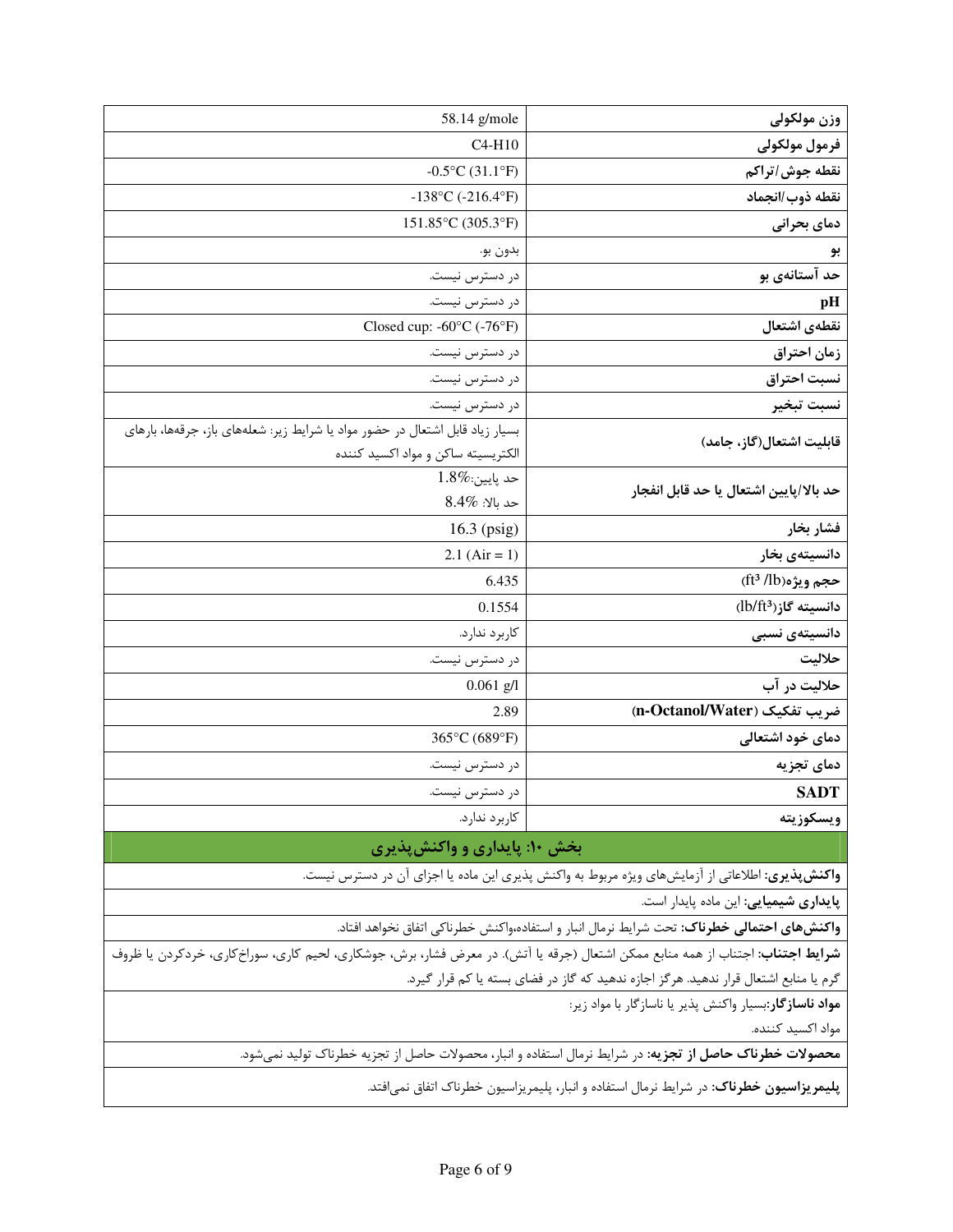|                                                                |                                          | بخش ١١: اطلاعات سمشناسي                                |                |                                                                                         |                     |
|----------------------------------------------------------------|------------------------------------------|--------------------------------------------------------|----------------|-----------------------------------------------------------------------------------------|---------------------|
|                                                                |                                          |                                                        |                |                                                                                         | سميت حاد            |
| مواجهه                                                         | مقدار                                    | گونه                                                   | نتايج          | ماده                                                                                    |                     |
| 4 ساعت                                                         | 658000 mg/m <sup>3</sup>                 | Rat                                                    | LC50 تنفس بخار | <b>Butane</b>                                                                           |                     |
|                                                                |                                          |                                                        |                | تحریک/ خورندگی: در دسترس نیست.                                                          |                     |
|                                                                |                                          |                                                        |                |                                                                                         | حساسيت:             |
|                                                                |                                          |                                                        |                |                                                                                         | در دسترس نیست.      |
|                                                                |                                          |                                                        |                | جهشزایی: در دسترس نیست.                                                                 |                     |
|                                                                |                                          |                                                        |                | سرطانزایی: در دسترس نیست.                                                               |                     |
|                                                                |                                          |                                                        |                | سمیت دستگاه تولید مثل: در دسترس نیست.                                                   |                     |
|                                                                |                                          |                                                        |                | جهشزايى: در دسترس نيست.                                                                 |                     |
|                                                                |                                          |                                                        |                | <b>سمیت ارگان هدف (یک بار مواجهه):</b> در دسترس نیست.                                   |                     |
|                                                                |                                          |                                                        |                | سمیت ارگانهای هدف (مواجههی تکراری): در دسترس نیست.                                      |                     |
|                                                                |                                          |                                                        |                | خطر تنفسی: در دسترس نیست.                                                               |                     |
|                                                                |                                          |                                                        |                | <b>اطلاعات در مورد روشهای مواجهه احتمالی</b> : در دسترس نیست.                           |                     |
|                                                                |                                          |                                                        |                | اثرات بالقوه حاد بر سلامتي:                                                             |                     |
|                                                                |                                          |                                                        |                | <b>مواجهه چشمی:</b> مایع میتواند سوختگی مشابه یخ زدگی ایجاد نماید.                      |                     |
|                                                                |                                          |                                                        |                | تنفس: اثرات معنىدار يا خطرات بحراني شناخته نشده است.                                    |                     |
|                                                                |                                          |                                                        |                | <b>تماس پوستی:</b> تماس پوستی با مایع سریعاً تبخیر شونده، منجر به یخ زدگی بافتها میشود. |                     |
|                                                                |                                          |                                                        |                | <b>در صورت خورده شدن</b> : خوردن مایع میتواند سوختگی مشابه یخ زدگی ایجاد نماید.         |                     |
|                                                                |                                          |                                                        |                | علائم مر تبط با خصوصیات فیزیکی، شیمیایی و سمشناسی:                                      |                     |
|                                                                |                                          | تماس چشمی: علائم زیانآور ممکن است شامل موارد زیر باشد: |                |                                                                                         |                     |
|                                                                |                                          |                                                        |                |                                                                                         | يخ زدگي             |
|                                                                |                                          |                                                        |                | <b>استنشاق</b> : داده خاصی وجود ندارد.                                                  |                     |
| <b>تماس پوستی:</b> علائم زیانآور ممکن است شامل موارد زیر باشد: |                                          | يخ زدگي                                                |                |                                                                                         |                     |
|                                                                |                                          |                                                        |                | <b>در صورت خوردن:</b> علائم زیانآور ممکن است شامل موارد زیر باشد:                       |                     |
|                                                                |                                          |                                                        |                |                                                                                         | یخ زدگی             |
|                                                                |                                          |                                                        |                | اثرات فوری و تاخیری و همچنین اثرات مواجهه کوتاه و بلند مدت:                             |                     |
|                                                                |                                          |                                                        |                |                                                                                         | مواجهه کوتاه مدت:   |
|                                                                |                                          |                                                        |                | اثرات بالقوه فورى: اطلاعات موجود نيست.                                                  |                     |
|                                                                | اثرات تاخيري بالقوه: اطلاعات موجود نيست. |                                                        |                |                                                                                         |                     |
| مواجهه بلند مدت:                                               |                                          |                                                        |                |                                                                                         |                     |
| اثرات بالقوه فورى: اطلاعات موجود نيست.                         |                                          |                                                        |                |                                                                                         |                     |
|                                                                |                                          |                                                        |                | اثرات تاخيري بالقوه: اطلاعات موجود نيست.                                                |                     |
|                                                                |                                          |                                                        |                | اثرات بالقوه مزمن بر سلامتي:                                                            |                     |
|                                                                |                                          |                                                        |                |                                                                                         | اطلاعات موجود نيست. |
|                                                                |                                          |                                                        |                | <b>کلیات</b> : اثرات معنیدار یا خطرات بحرانی شناخته نشده است.                           |                     |
|                                                                |                                          |                                                        |                | سرطانزایی: اثرات معنیدار یا خطرات بحرانی شناخته نشده است.                               |                     |
|                                                                |                                          |                                                        |                | موتاژن: اثرات معنىدار يا خطرات بحراني شناخته نشده است.                                  |                     |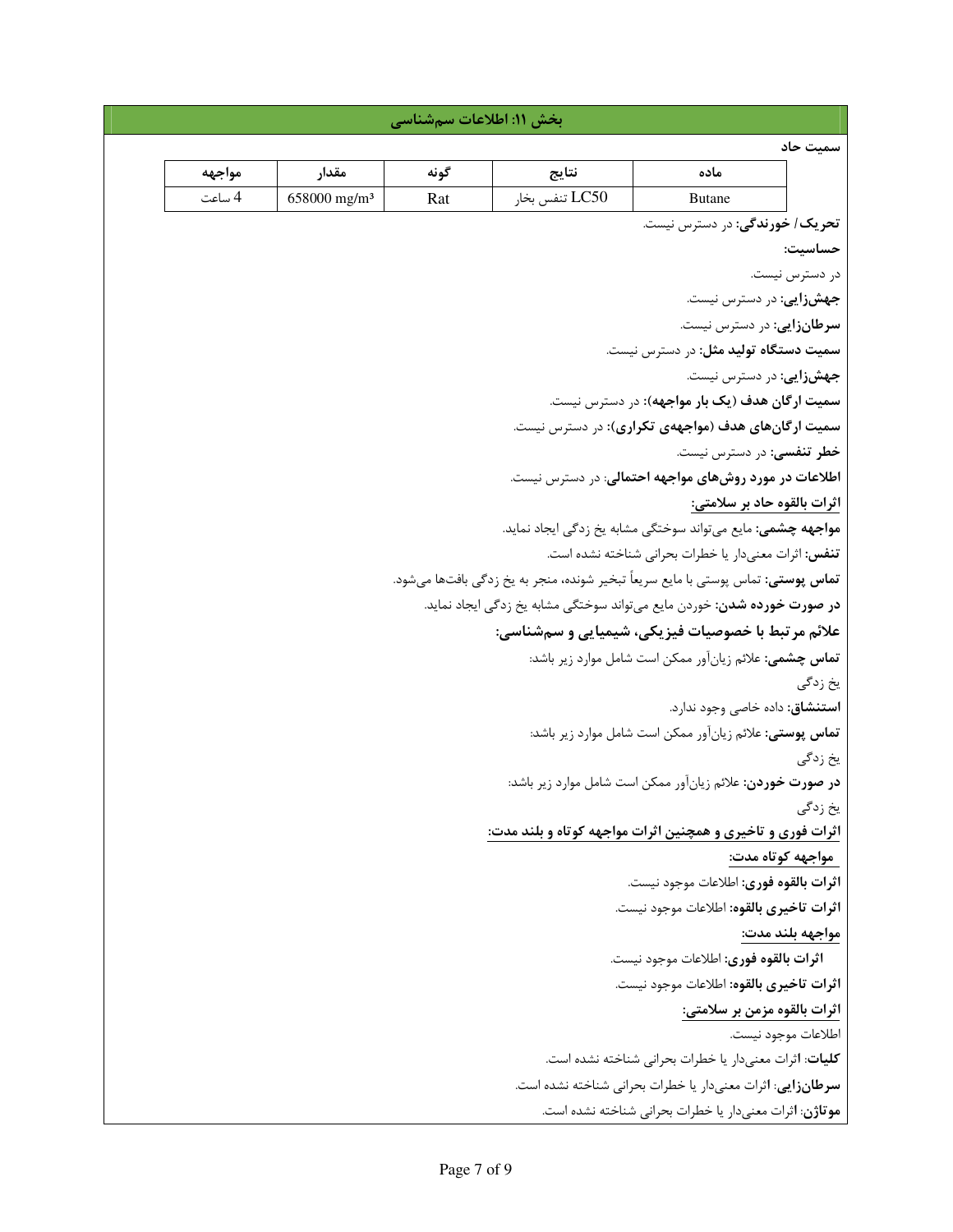تراتوژن: اثرات معنىدار يا خطرات بحرانى شناخته نشده است.

اثرات پیشرفته: اثرات معنیدار یا خطرات بحرانی شناخته نشده است.

اثرات ناباروری: اثرات معنیدار یا خطرات بحرانی شناخته نشده است.

سنجشهای کمی مسمومیت:

تخمین مسمومیت حاد: در دسترس نیست.

# بخش ١٢: اطلاعات زيست محيطي

سمیت:در دسترس نیست.

**مقاومت و تجزیهپذیری:** در دسترس نیست.

تجمع زيستي بالقوه:

| .<br>بتأنسيل | $\sim$ $\sim$<br>DUP     | LogP <sub>ow</sub> | نام ماده          |
|--------------|--------------------------|--------------------|-------------------|
| ىم           | $\overline{\phantom{0}}$ | 2.89               | ۰.<br>ىە تا،<br>ٮ |

نفوذ در خاک

**ضريب توزيع آب /خا**ك(Koc): اطلاعات موجود نيست.

**ساير اثرات زيان آور**:اثرات قابل توجه يا خطرات مهمى شناخته نشده است.

بخش ١٣: ملاحظات دفع

**روشهای دفع مواد زائد:** تا حد ممکن باید از تولید مواد زائد جلوگیری شود یا به حداقل برسد. همواره دفع ماده، محلولها و محصولات فرعی بایستی با رعايت الزامات حفاظت از محيط زيست صورت گيرد. دفع مواد زائدو مواد غير قابل بازيافت بايد از طريق يک پيمانکار با صلاحيت انجام شود.

مواد زائد نبايد بهصورت بازيافت نشده به فاضلاب دفع شوند مگر اين كه كاملاً با الزامات زيست محيطي سازگار باشد. شيرهاي فشار مربوط به Airgas باید به شرکت برگردانده شوند. مواد زائد بسته بندی شده باید بازیافت شوند. فقط وقتی بازیافت عملی نیست، باید دفن از طریق لندفیل (پر کردن زمین) یا سوزاندن صورت گیرد. این ماده و ظرف آن باید به روش ایمن دفع شوند. ظروف خالی ممکن است محتوی مقداری از این ماده باشند. هرگز ظرف را سوراخ نكنيد يا نسوزانيد.

"برای اطلاع از کلیهی ضوابط و قوانین دفع مواد در کشور به قانون مدیریت پسماندها مصوبه ۱۳۸۳ مجلس شورای اسلامی و آئیننامه اجرایی قانون مديريت پسماندها مصوبه ١٣٨۴ هيات دولت مراجعه شود".

| بخش ١٤: اطلاعات حمل و نقل                                                                                                                 |                          |               |                                                                                                                                                                            |                                                                                                                                                                                 |                                         |  |
|-------------------------------------------------------------------------------------------------------------------------------------------|--------------------------|---------------|----------------------------------------------------------------------------------------------------------------------------------------------------------------------------|---------------------------------------------------------------------------------------------------------------------------------------------------------------------------------|-----------------------------------------|--|
| <b>IATA</b>                                                                                                                               | <b>IMDG</b>              | <b>Mexico</b> | <b>TDG</b>                                                                                                                                                                 | <b>DOT</b>                                                                                                                                                                      |                                         |  |
|                                                                                                                                           | UN1011<br>UN1011         | UN1011        | UN1011                                                                                                                                                                     | UN1011                                                                                                                                                                          | <b>UN</b><br>number                     |  |
| <b>BUTANE</b>                                                                                                                             | <b>BUTANE</b>            | <b>BUTANE</b> | <b>BUTANE</b>                                                                                                                                                              | <b>BUTANE</b>                                                                                                                                                                   | <b>UN</b> proper<br>shipping<br>name    |  |
| 2.1                                                                                                                                       | 2.1                      | 2.1           | 2.1                                                                                                                                                                        | 2.1<br>U.<br>FLAMMABLE GA                                                                                                                                                       | <b>Transport</b><br>hazard<br>class(es) |  |
|                                                                                                                                           | $\overline{\phantom{0}}$ |               | -                                                                                                                                                                          | -                                                                                                                                                                               | Packing<br>group                        |  |
| خير                                                                                                                                       | خير                      | خير           | خير                                                                                                                                                                        | خير                                                                                                                                                                             | محيطى                                   |  |
| Passenger and Cargo<br><b>AircraftQuantity</b><br>limitation: 0 Forbidden<br><b>Cargo Aircraft Only</b><br>Quantity limitation: 150<br>kg | $=$                      |               | <b>Explosive Limit and</b><br><b>Limited Quantity</b><br><b>Index</b><br>0.125<br><b>ERAP Index</b><br>3000<br><b>Passenger Carrying</b><br><b>Ship Index</b><br>Forbidden | <b>Limited quantity</b><br>Yes.<br><b>Packaging instruction</b><br>Passenger aircraft<br>Quantity limitation:<br>Forbidden.<br>Cargo aircraft<br>Quantity limitation: 150<br>kg | اطلاعات<br>بیشتر                        |  |